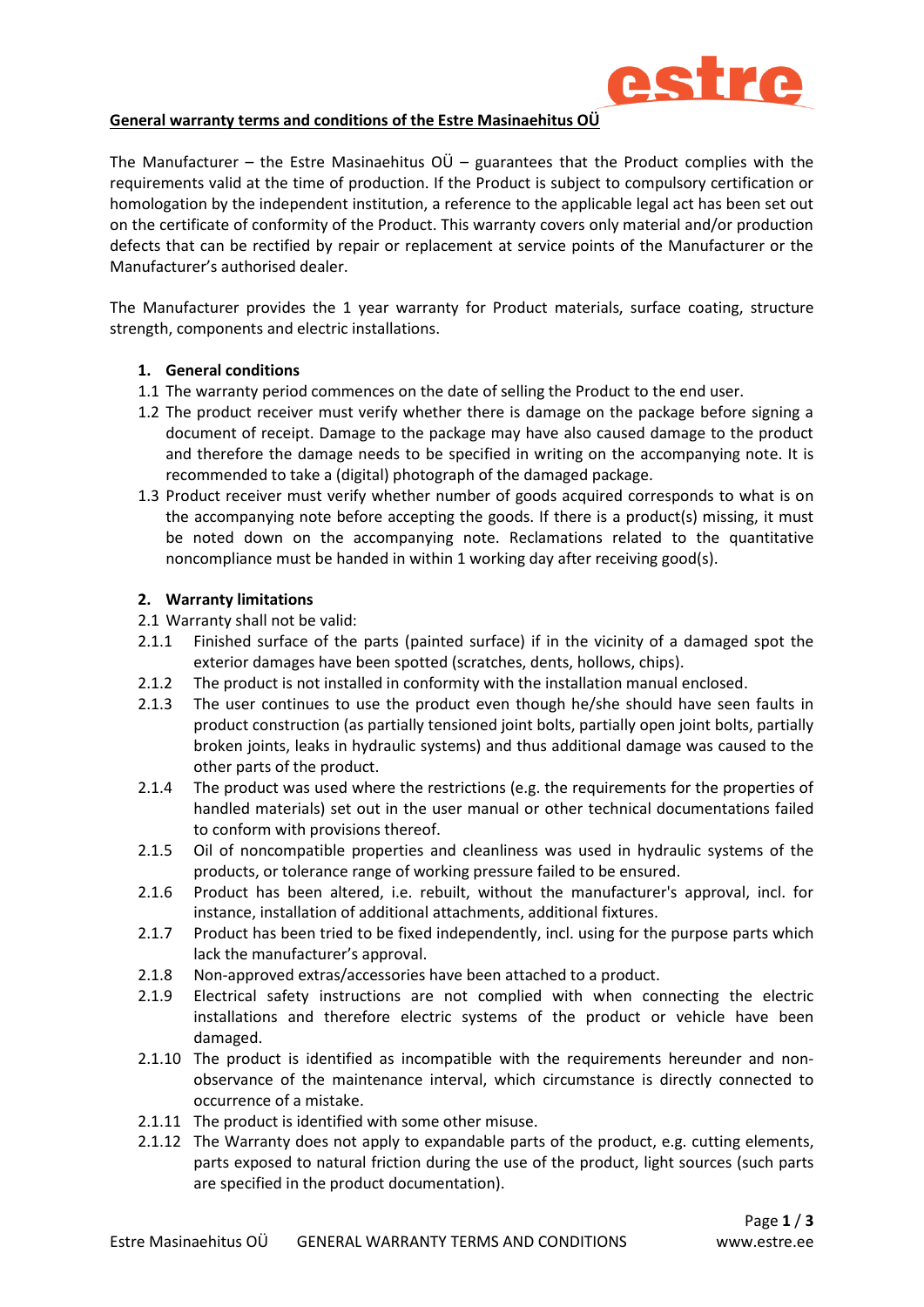

### **3. Reclamation submission requirements**

- 3.1.As soon as the reclamation arises, you need to immediately contact the seller of the product and forward all information in writing, which can uniquely identify that the seller (manufacturer) has made a mistake:
- 3.1.1 Description of the reclamation, which allows it to identify the problem (description, photos).
- 3.1.2 Invoice/Delivery note number.
- 3.1.3 All information from the silver weather-resistant sticker on the product (Fig. 1) (sticker shape, size and its information may vary from product to product)
- 3.1.4 Reclamations about product quality of finishing (hereby is not meant rust warranty, but product manufacture defects before usage) additionally:

-(Digital) Photo, which is made before installing the product

- 3.1.5 Information listed in subsection 1.2. when the damage may have occurred during the transportation.
- 3.1.6 Reclamations about incomplete delivery additionally:
- 3.1.7 -Delivery note mentioned in subsection 1.3, where quantitative differences are fixed in writing and signed by both sides.
- 3.2 If the product has become unserviceable (fault detected) during the use, photos of the damaged part should be taken immediately after the fault was detected in the place where the case happened with the aim of detecting the reasons of the fault, whereas no elements should be removed from the product or its side (no parts of the product itself, product launching systems or materials handled with the product) and not changing the location of the product.
- 3.3 In case, if information above does not make it possible to uniquely identify the reason of the reclamation (the seller/manufacturer of the product remain unconvinced and stick to their opinions with regard to the reason of the fault and belonging thereof under the manufacturer's warranty), performance of additional expert inspections may be required.
- 3.3.1 Where less than 6 months have passed from taking the product into use (see subsection 1.1), the obligation of verification lies with the manufacturer of the product. The manufacturer of the product is bound to verify either independently or using an independent expert of their choice that the mistake did not occur through the manufacturer's fault.
- 3.3.2 Where more than 6 months have passed from taking the product into use, the obligation of verification lies with the owner (buyer) of the product.
- 3.3.3 The party who performs (orders) the expertise shall solely cover all expenses thereof. If the expertise reveals that the other party is guilty, it shall fully compensate the affected party the expenses on the expertise. The affected party should submit the required evidence documents thereof, e.g. accurate cost calculation, invoice of the firm which performed the expertise, etc.
- 3.4 Existence of reclamation shall not excuse the buyer from the obligation to pay for the product fully or partially by the term set out in the invoice.
- 3.5 The manufacturer responds to reclamations handed in by e-mail within 5 business days. Reclamations submitted in any other way will be processed according to the Law of Obligations Act of the Estonian Republic.